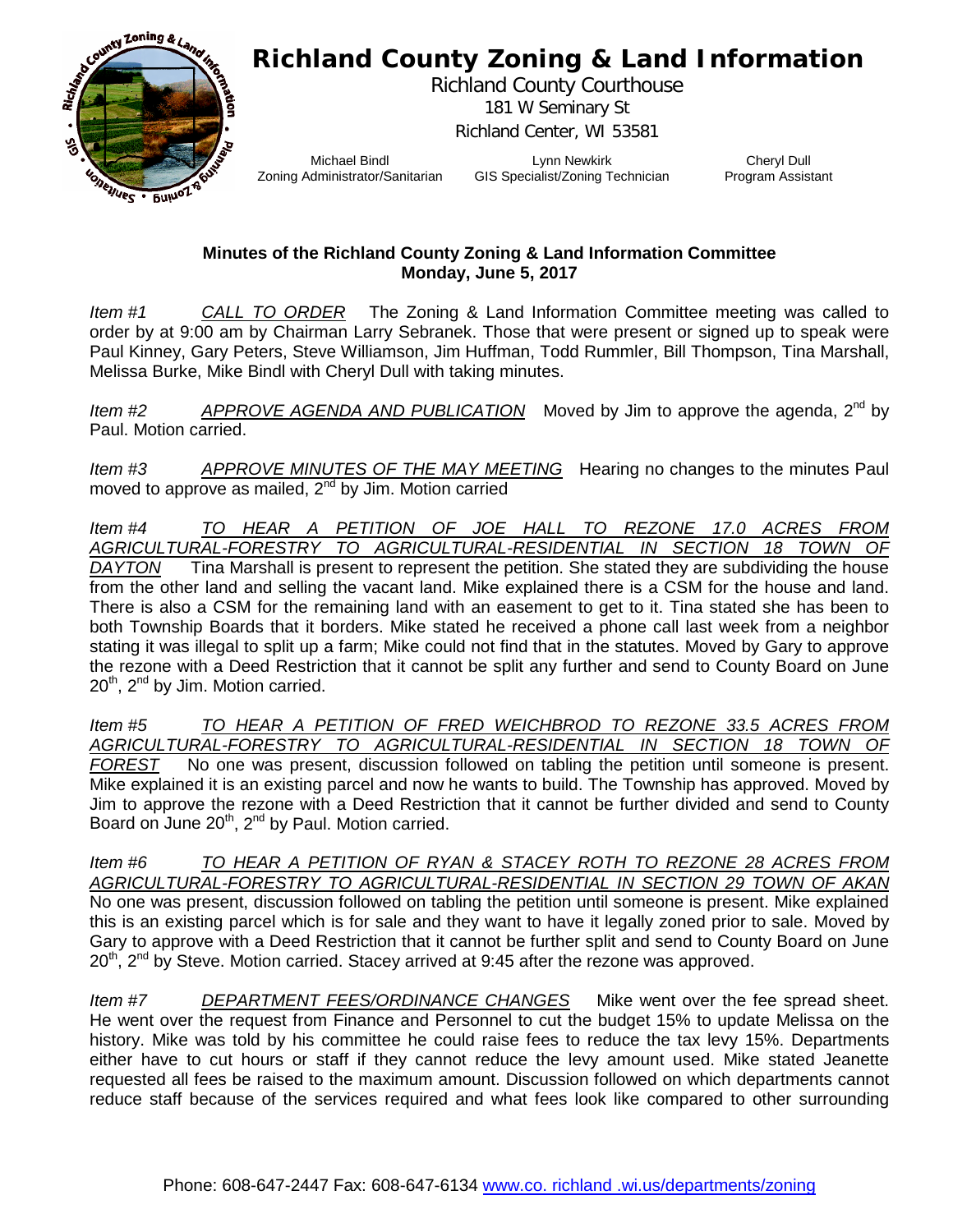

Counties. The decision was made to put fees on hold until we get more feedback if increased fees can offset the 15% levy reduction.

*Item #8 INTERPRETATION OF OWNER DWELLING (AG-FOREST)* Mike stated there is a property coming up for sale that has a house and a mobile home. The Zoning Ordinance states the mobile home can only be for a hired hand. The farm is being broken down to less than 40 acres. A young person wants to buy it; he works out of state and is only home on weekend. The person buying was going to fix up the mobile home to rent out. When he found out he couldn't do that, he decided to live in the mobile home and rent the house out.

The Ordinance states:

*One single family dwelling for the owner or operator, additional single family dwellings for his/her parents and children, provided such farmstead does not require more than a single access to a Class A, B, or C highway. Pre-existing farm homes and dwellings, except mobile homes, may be rented for residential use throughout the properly maintained life of the structure provided such structure generally complies with the provisions of the Residential R-1 lot.*

*l. Temporary placement of a mobile home or manufactured home less than 24 feet wide placed on a foundation other than a basement, while a permanent dwelling is being constructed. Except in exceptional circumstances, temporary placement shall not exceed 3 years.*

They people buying say it is 24' wide because the appraiser put that on the appraisal. Mike stated there was never a permit issued for the addition. Mike drove out and measured the trailer with the addition to be 21'. The buyers are saying the house is for a hired hand to live in to feed and take care for the cattle. Dayton Township has been working hard to get rid of the mobiles home. Letters have been sent to the Executor of the Estate to get rid of the trailer.

The Zoning Ordinance reads a CUP is required for a mobile home. The buyer went to the township and the township denied it. They are now request a CUP while a house is being built; the township denied that because there is a house already there on the property.

Discussion followed on hire hand definitions being added to the ordinance.

The interpretation by the Zoning Committee is the land owner cannot live in a mobile home if there is a house on the property.

*Item #9 OFFICE REPORT* Bill Thompson presented his resignation letter to the committee. Bill stated he is leaving due to the budget constraint and his concerns of supporting his family. He has never been told he needs to cut his budget although the only thing he can cut is hours. He cannot raise a family on fewer hours. Bill's budget was over last year because Tim didn't take insurance and Bill has so it has put his budget over from last year. He is working 35 hours and yet the County has been giving people in other departments more the 35 hours after asking them to cut their budget. He is concerned about where his job and salary is headed. He explained what his job consists of and the concerns Julie Keller has at replacing him with someone that can understand the job.

Mike updated the Committee that a Wage study meeting is scheduled for the end of this month with department heads to go over what everyone in the department does.

Mike updated the Committee there is a lot of Citation going out and there will be more in the future for people building without permits.